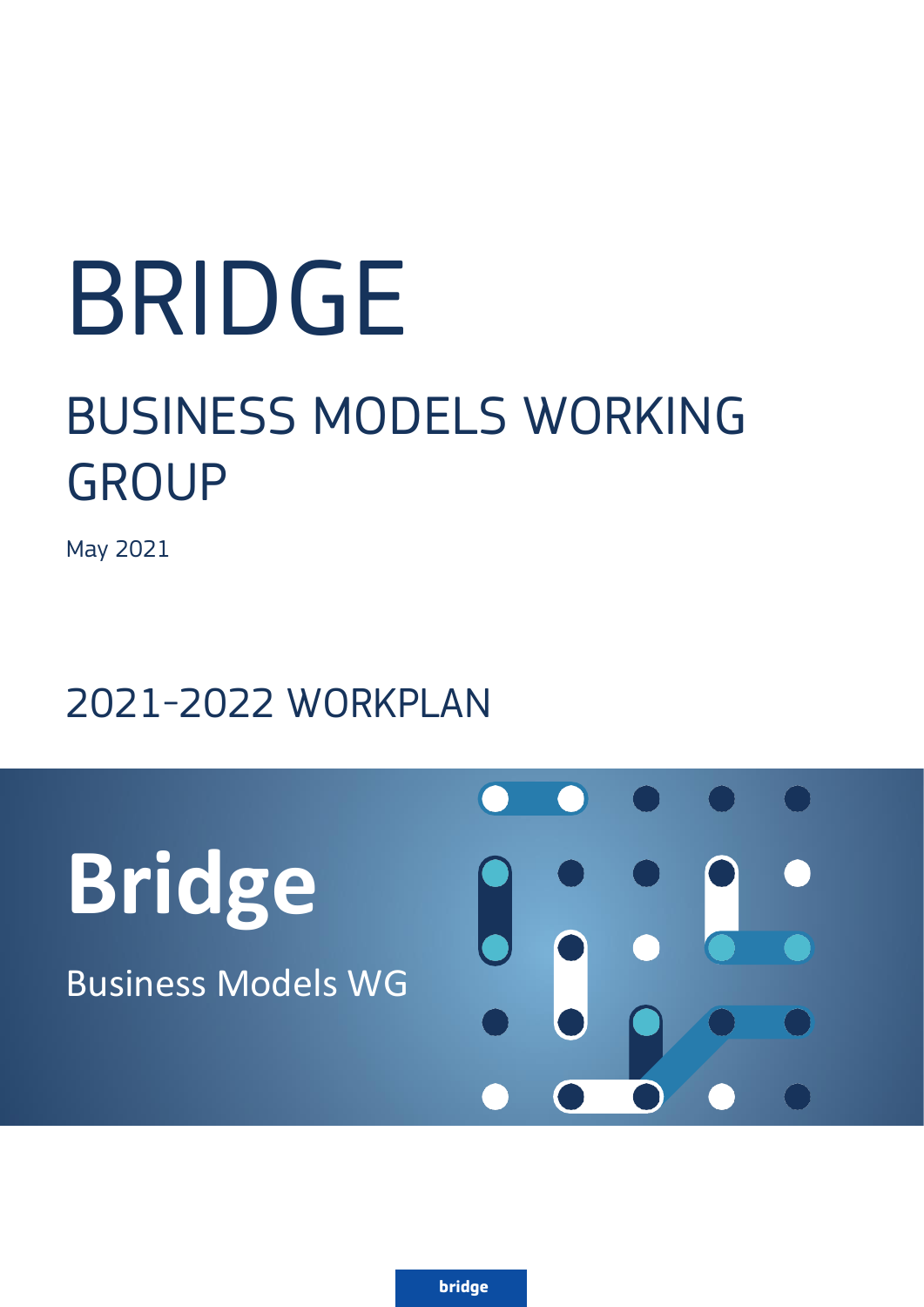

# **WORK GROUP INFORMATION**

#### Bridge WG Chairmanship

- *Andrej Gubina – University of Ljubljana (Chair)*
- *Alessandra Cuneo - RINA (Co-Chair)*

#### Core Team

- *Massimo Bertoncini – Engineering*
- *Thomas Parisis – Stratagem*
- *Evangelos Koulis – Stratagem*
- *Natalie Samovich – Enercoutim (advisor – link to ETIp\_SNET)*

#### Support from BRIDGE secretariat

- Martin Bracken, *CLERENS, BRIDGE Secretariat*
- Marcos Jareño, ZABALA, BRIDGE Secretariat coordinator

#### European Commission

- *European Commission – Energy Directorate-General, Unit B5 "Innovation, research, digitalisation, competitiveness"*
- *European Climate, Infrastructure and Environment Executive Agency - Unit C.C2 "Horizon Europe Energy"*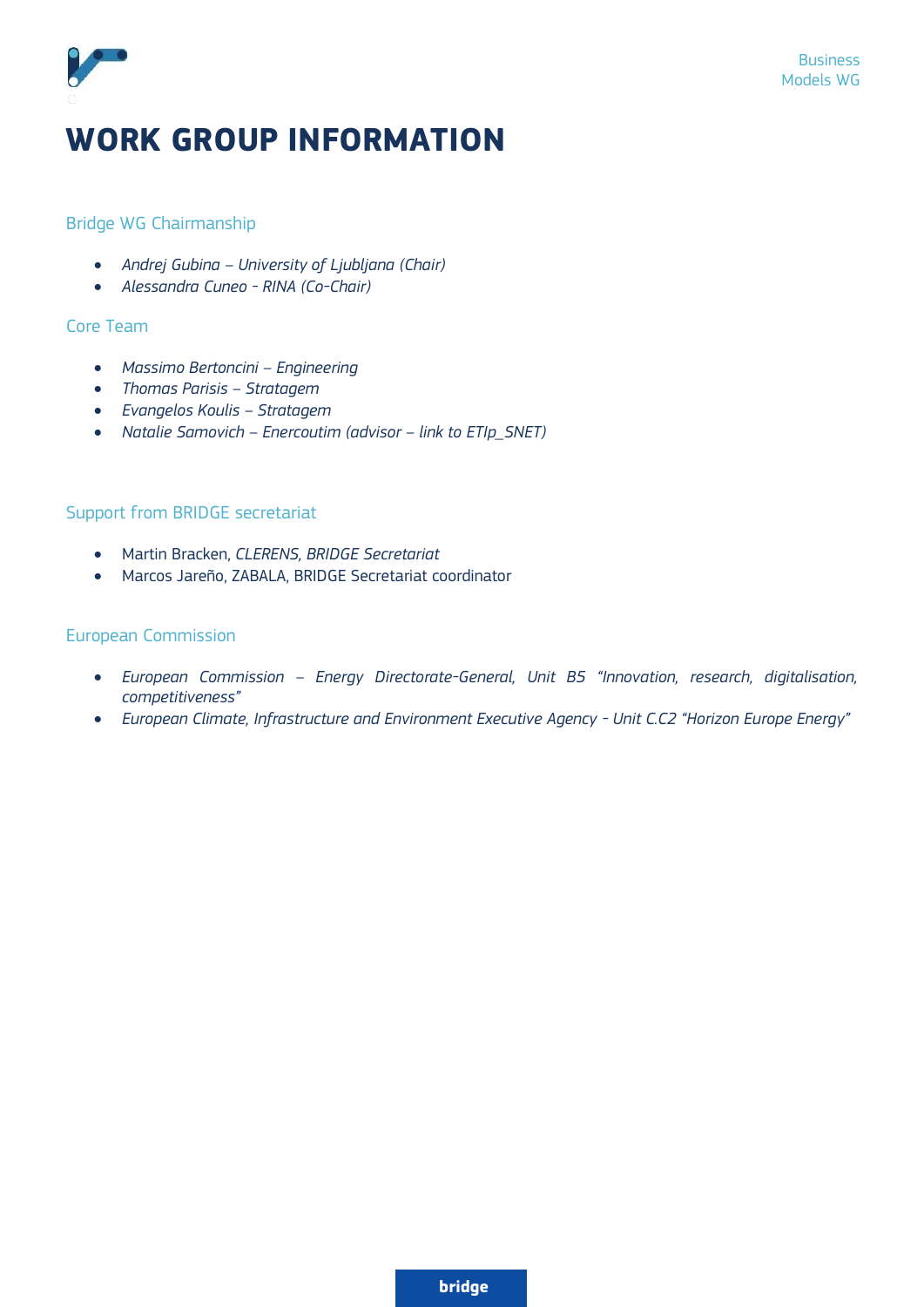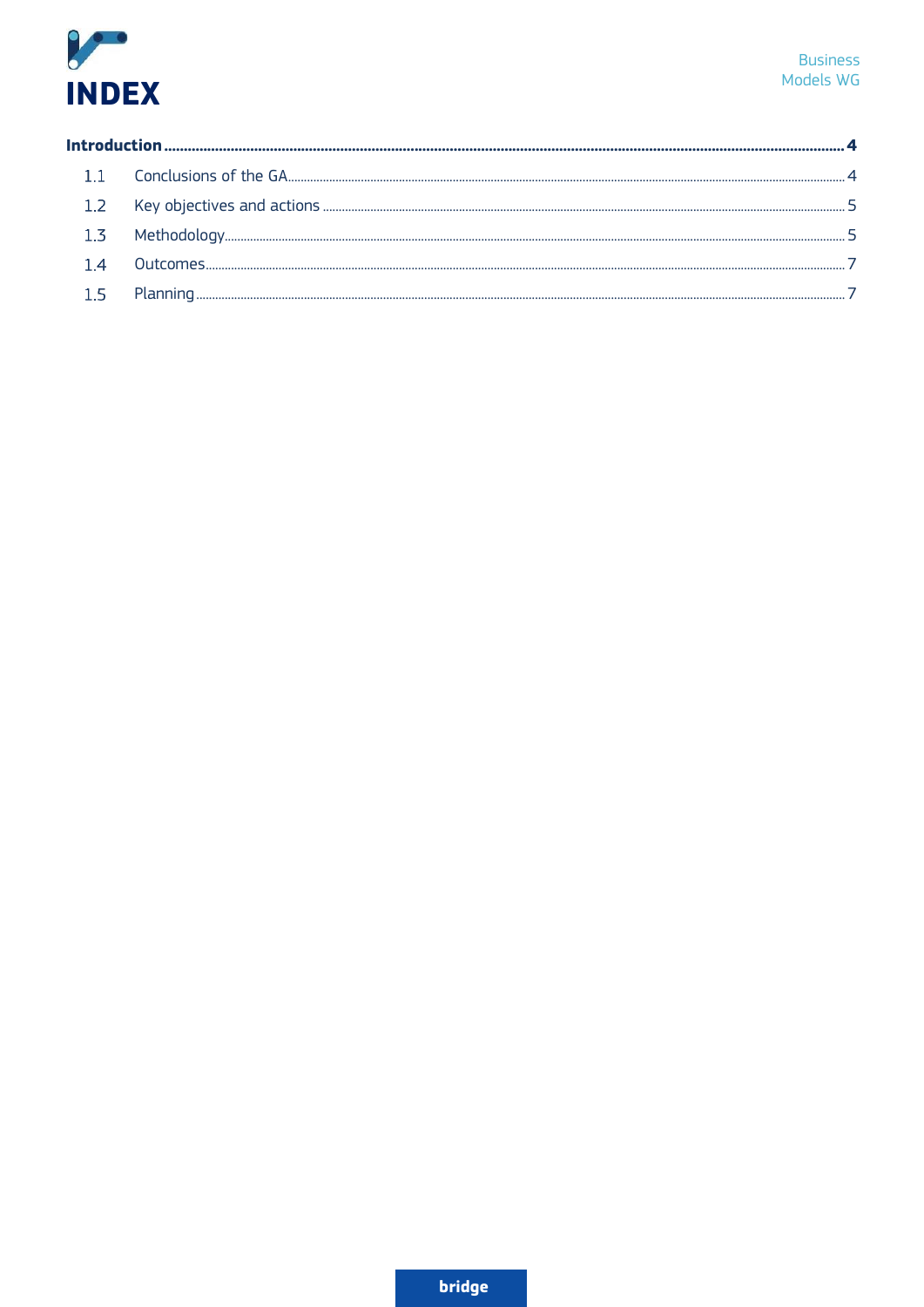<span id="page-3-0"></span>

The Business Models Working Group (BM WG) has been inactive since mid-2019, as the main activities were completed. Some of the outstanding topics were addressed by specific newly established Task Forces. However, business model definition and investigation are posed as a requirement in H2020 and HE calls.

With the growing number of new BRIDGE projects addressing the business-, economic- and general value-oriented aspects of the services and activities pursued, virtually all BRIDGE projects work on these issues. Reactivation of the BM WG could leverage on work already done in BRIDGE projects and focus on common BM challenges and synergies among BRIDGE projects. A strong BM WG could efficiently support their efforts and also serve to create additional value to the decision makers on all levels.

Therefore, the need of re-activating the BM WG was identified. Ahead of the BRIDGE GM in March 2021, the BM WG parallel session raised a high interest (75 registered participants), with many of the new BRIDGE projects (22) indicated the need for this specific WG.

### <span id="page-3-1"></span>1.1 Conclusions of the GA

During the BRIDGE GA, it was clear that the moment to restart BM WG is right, as the presenters highlighted many sources of ideas for BM activities. In addition to TF "Future R&I Priorities" which identified several topics in the BM field, there were several new and established BRIDGE projects presenting their work (e.g., CROSSBOW, TRINITY, SYNERGY, COORDINET, MERLON, RENAISSANCE, ACCEPT, BRIGHT/BD4NRG), as well as the Discussion panel at BM WG meeting.

#### **The overall conclusion was that work is needed on:**

- Business models related to Demand Response (DR) and DR aggregation, as well as local energy markets and prosumers;
- Services enabling and supporting sector integration (Power-to-X, EV mobility), where special attention should be paid to market design with multi-energy vectors (PtX, mobility, heating & cooling), multi-value chains within a single sector and cross-sector integration;
- Flexibility remuneration schemes, focussing on Ancillary Services (AS), storage, and DR;
- Tariff schemes to attract prosumers and all types of self-supply (individual, collective, and community);

#### **The topics to focus on in the BM WG include:**

First period (2021-2023):

- 1. Investigation of relationship of Use Cases (UC) and cross-domain Business Models, where BM could be nested inside the value chain segments described by UCs, and their impact is analysed via KPIs. Here, concrete results from projects would be highlighted and used in benchmarking (e.g. examples of benefits);
- 2. Design of tools to evaluate the benefit/value of the services/solutions developed in the project activities, including design of new, more tailored tools to build BM is needed (BM canvass, radar…). For this purpose, the baseline scenarios need to be defined for comparison of services/solutions because if the benefit of solutions and their alternatives (e.g. flexibility services vs. grid reinforcement) cannot be quantified, it cannot be properly remunerated;
- 3. Design of BM to better include data value chain integration and data monetisation, where with better observability, additional social benefit is created;

Second period (beyond 2023, in no preferred order):

Design of cooperation models for sharing of common goods. These models should emphasise cooperation over competition (e.g., Synergetic BM that focus on synergies instead on competition);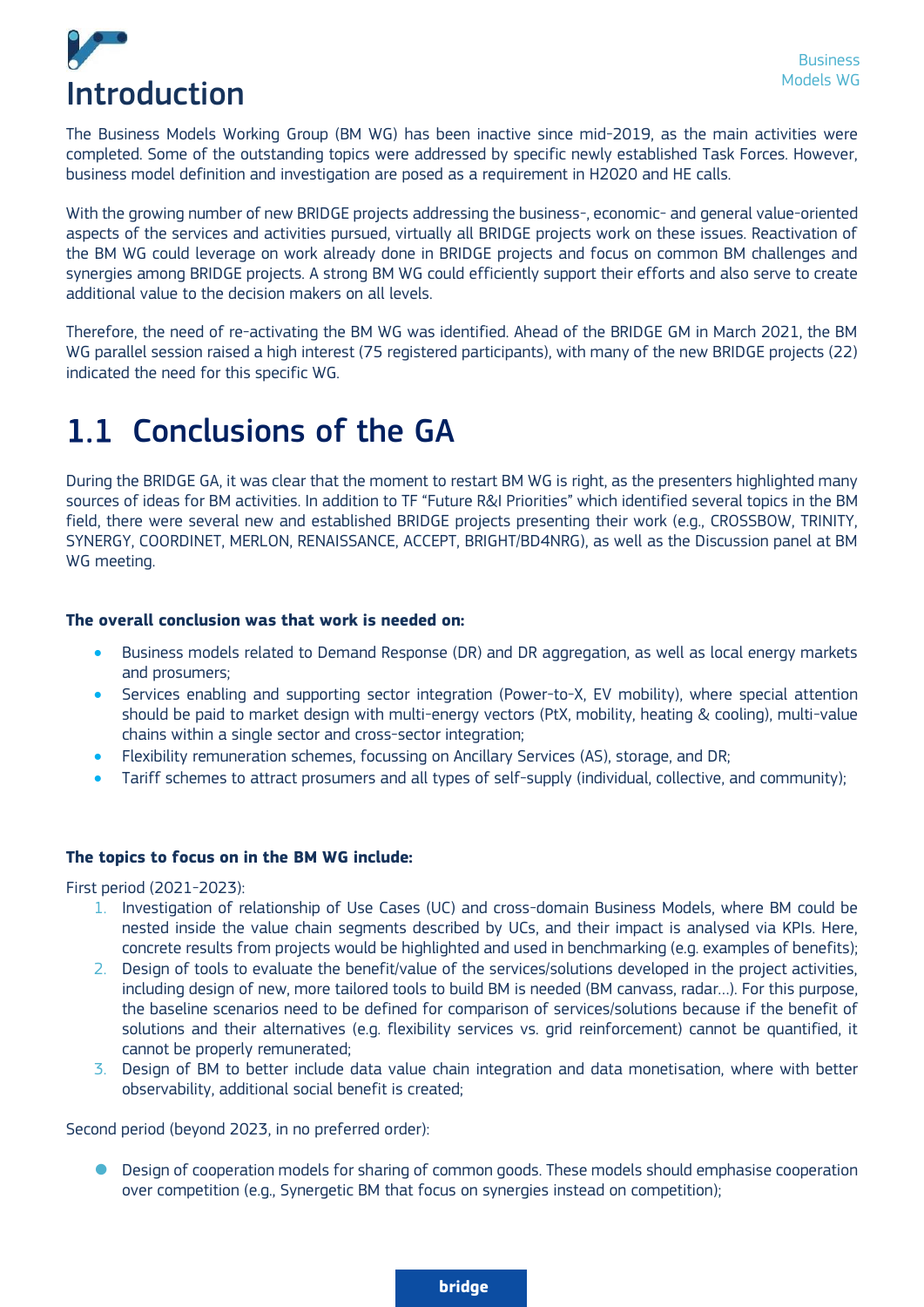

- Definition of BM to also address social benefits beyond financial value, including Models WG sharing economy principles and servitisation – provision of services over direct ownership of equipment. For consumers, this could increase social welfare and cohesion, reducing energy
- poverty; Improvement of understanding of risk vs. value in cooperation of regulated (TSO, DSO) and market actors in the energy field. One example is promotion of a regulatory sandbox, where the payees and the level of the learning costs have to be balanced with the bearers and the level of the associated risk;
- Design of BM for provision of security of supply during emergency conditions, where in addition to customer convenience also benefits involving national security are accounted for;
- In the activities, close cooperation and interaction with other BRIDGE WGs (especially Regulatory WG and Data Management WG) and ETIP-SNET should also be sought to avoid duplication and optimise overall activities.

The BM WG will structure the work to adequately address the priority ideas in the first period (2021-22).

# <span id="page-4-0"></span>1.2 Key objectives and actions

The key objectives of the BM WG are:

- 1. Provide an unbiased and reliable information to the European Commission covering the experience of the BRIDGE projects' and the projects' partners.
- 2. Investigate the aspect of Business models in various settings applied to the topics of interest, as chosen by the European Commission.
- 3. Set up a robust operating structure, able to effectively and efficiently organize work of BRIDGE projects' representatives on several topics and produce quality results within the agreed timeframe.

To achieve the key objectives, the following actions will be taken:

#### **Organization of work**

- 1. BM WG will organize the collaborative work on the priority topics, with the help of the project partners who have expressed their interest.
- 2. In a joint Kick Off meeting, the outline of the report will be discussed and the preferences of each participant aligned to create coherent working teams to focus on specific sub-topics identified in the discussion (cf. the proposed steps in the Methodology chapter).
- 3. Each team will choose a Team leader that will report on work progress to the WG leadership.
- 4. The work will be structured in sprints of several weeks/months to complete a task, where each will build toward the common outcome – a report.
- 5. The teams will meet regularly (e.g. bi-weekly) on dedicated online calls. WG leadership will meet monthly online to review progress and address any issues.

#### **WG output**

- 1. We will prepare three reports during the first period (2021-2023), one for each single topic identified.
- 2. In particular we will prepare a report by February 2022 (next BRIDGE GA) on the chosen topics (1) and two reports covering the other two topics (2 and 3) by the end of the first period (February 2023)

# <span id="page-4-1"></span>1.3 Methodology

The work will be based on compiling information harvested based on desk research and on questionnaires addressing the BRIDGE projects. Information will be compiled and structured in a coherent content of the chapters and subchapters constituting the report outline.

**bridge**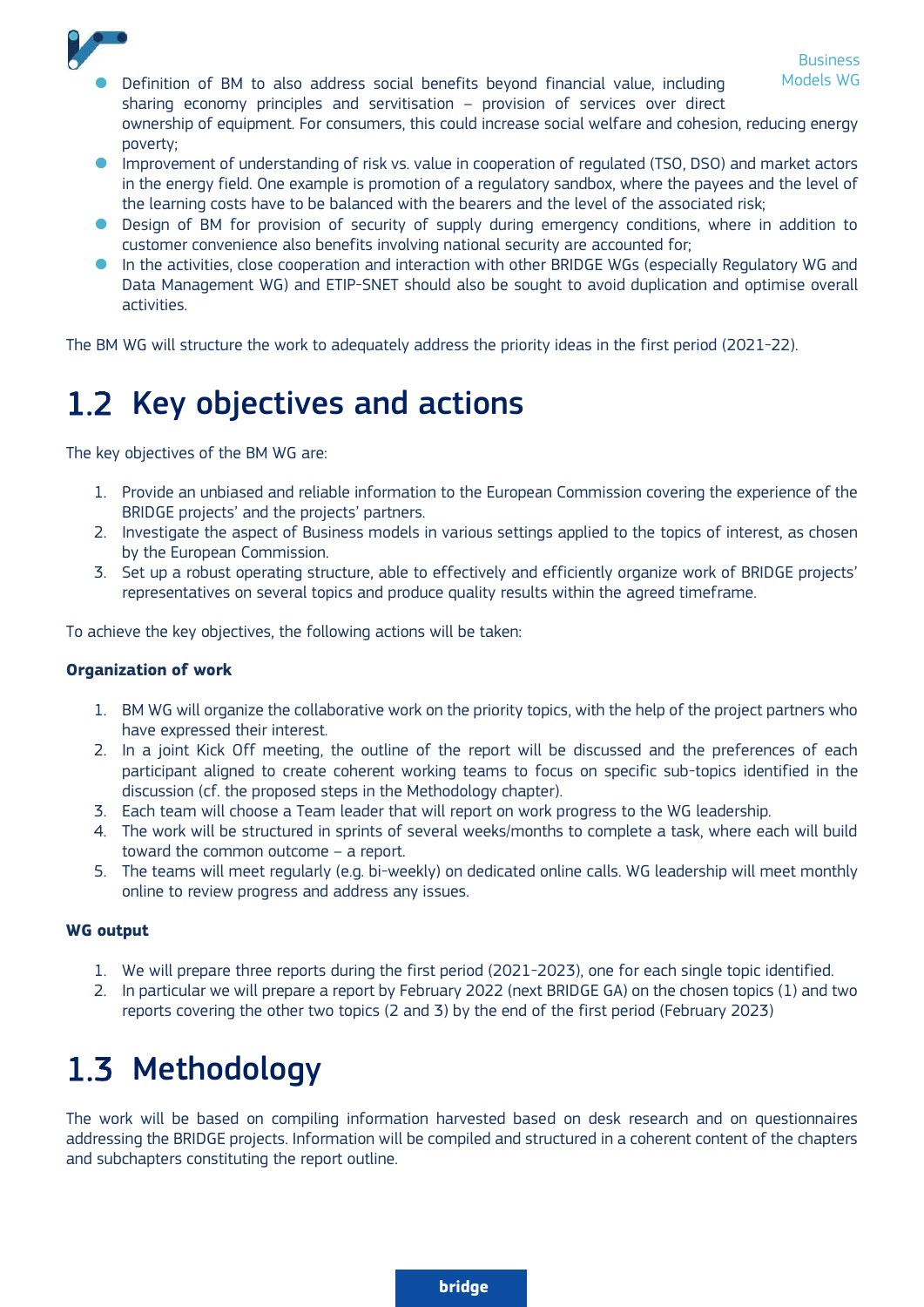

#### **Year 1 (2021):**

#### **1. Investigation of relationship of Use Cases (UC) and cross-domain Business Models**

Proposed steps:

#### **CONTENT**:

- Task 1: Define the Value Analysis Methodology, covering the relationship of Use Cases, Business Models, Services, Actors, and value chain segments
- Task 2: Identify the best practice for monitoring and impact analysis of Use Case demonstrations using standardized Key Performance Indicators.
- Task 3: Highlight concrete results from projects, and identify good practices and possible barriers to be used in benchmarking (e.g. examples of benefits).

#### **EXECUTION**:

- Sequential task definition
	- o E.g.: 3 tasks
	- $\circ$  Divide the group in 3 teams, 1 per task
	- o Task leaders defined in KOM
		- Members of the core group
	- Types of contributions:
		- o Survey:
			- Preparation of the questions
			- All projects involved need to provide information
			- Selections of the interesting projects: BRIDGE, National projects
			- Deadlines: 2 weeks for response
		- o Discussion on the results
			- Analysis
			- Structure of information for the report
			- Sharing with the audience:
				- Webinar style, Round table
				- Results from all 3 tasks, at the end of the Year 1
		- o Provision of the report content based on this

#### **Year 2 (2022) (two topics in parallel):**

#### **2. Design of tools to evaluate the benefit of the services and solutions**

Proposed steps:

- Investigate the tools to capture business ideas and build BM (e.g. BM canvass, radar…).
- Use the Value Analysis Methodology to propose quantification method for BM benefits of services and solutions under various UC scenarios
- Define the baseline scenarios for quantitative comparison of services and solutions to highlight their benefits and compare it to the cost/benefit of their alternatives (e.g. flexibility services vs. grid reinforcement)
- Propose an approach to design pricing and remuneration of the services based on their quantified benefits;

The task structure to be determined later based on the experiences of Year 1.

3. Design of BM to better include data value chain observability

**bridge**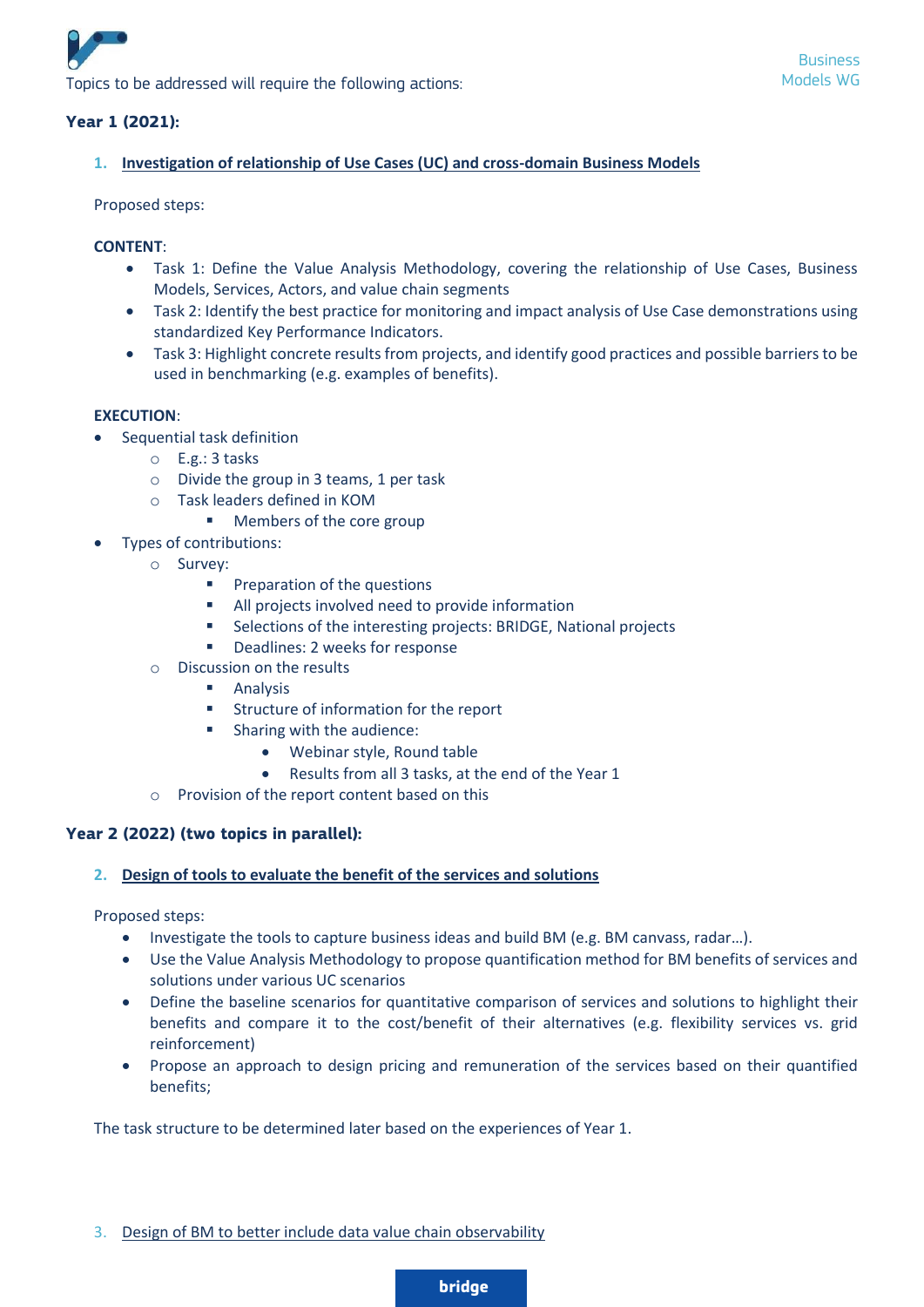

Proposed steps:

- Investigate the types and characters of the data value chains in BRIDGE projects
- Propose a methodology to increase the observability of data value chain in a demonstration project
- Use the Value Analysis Methodology to propose quantification method for social and other benefits of data value chain

The task structure to be determined later based on the experiences of Year 1.

## <span id="page-6-0"></span>1.4 Outcomes

The desired outcomes include the following reports (report titles are provisional):

Year 1:

1. Report on relationship of Use Cases (UC) and cross-domain Business Models

Year 2:

- 2. Report on tools to evaluate the benefit of the services and solutions;
- 3. Report on Business Model design to integrate data value chain observability.

Report titles are to be determined during the working process and finalized before publication. The titles should be more informative, adding the insight about their content and to improve their searchability on the EC website. The final titles will be agreed with the EC before its publication.

## <span id="page-6-1"></span>1.5 Planning

As described on section 1.2 of this document the Business Models Working Group will carry out its activity through subgroups who will update the entire WG every two months about the progress made and present it in the BM WG general meetings. All the work will be coordinated by the Chair and leaders of the WG and the EC will be included in the conversations and period meetings throughout the year.

| <b>TASK</b>                                                                                                                 | <b>START</b>    | <b>END</b>    | <b>RESPONSIBLE</b> |
|-----------------------------------------------------------------------------------------------------------------------------|-----------------|---------------|--------------------|
| <b>BM WG Chair and DG Ener officer meeting to</b><br>discuss the scope of the WG work during 2021 and<br>finalise Work Plan | 28/04/21        | 28/04/21      | WG Chair and EC    |
| <b>BM WG Kick Off meeting - present work plan and</b><br>distribute work                                                    | Mid June        | Mid lune      | WG Chair           |
| Send survey to all BM BRIDGE projects for track allocation                                                                  | End June        | End June      | WG Chair           |
| <b>BM WG general meeting (mid-term)</b>                                                                                     | Aug/sept        | Aug/sept      | WG Chair & leaders |
| Work on the final draft of the report compiling the work<br>performed by the subgroups                                      | Oct/Nov         | Oct/Nov       | WG Chair & leaders |
| <b>BM WG general meeting (Final-term)</b>                                                                                   | <b>December</b> | December      | WG Chair & leaders |
| Final draft BM WG Report (deliverable) to be presented to<br>the EC                                                         | Feb TBC         | Feb TBC       | Chair              |
| Meeting with the EC to discuss final report and<br>prepare GA                                                               | TBC             | <b>TRC</b>    | Chair and EC       |
| GA 2022                                                                                                                     | March<br>2022   | March<br>2022 | WG Chair and EC    |